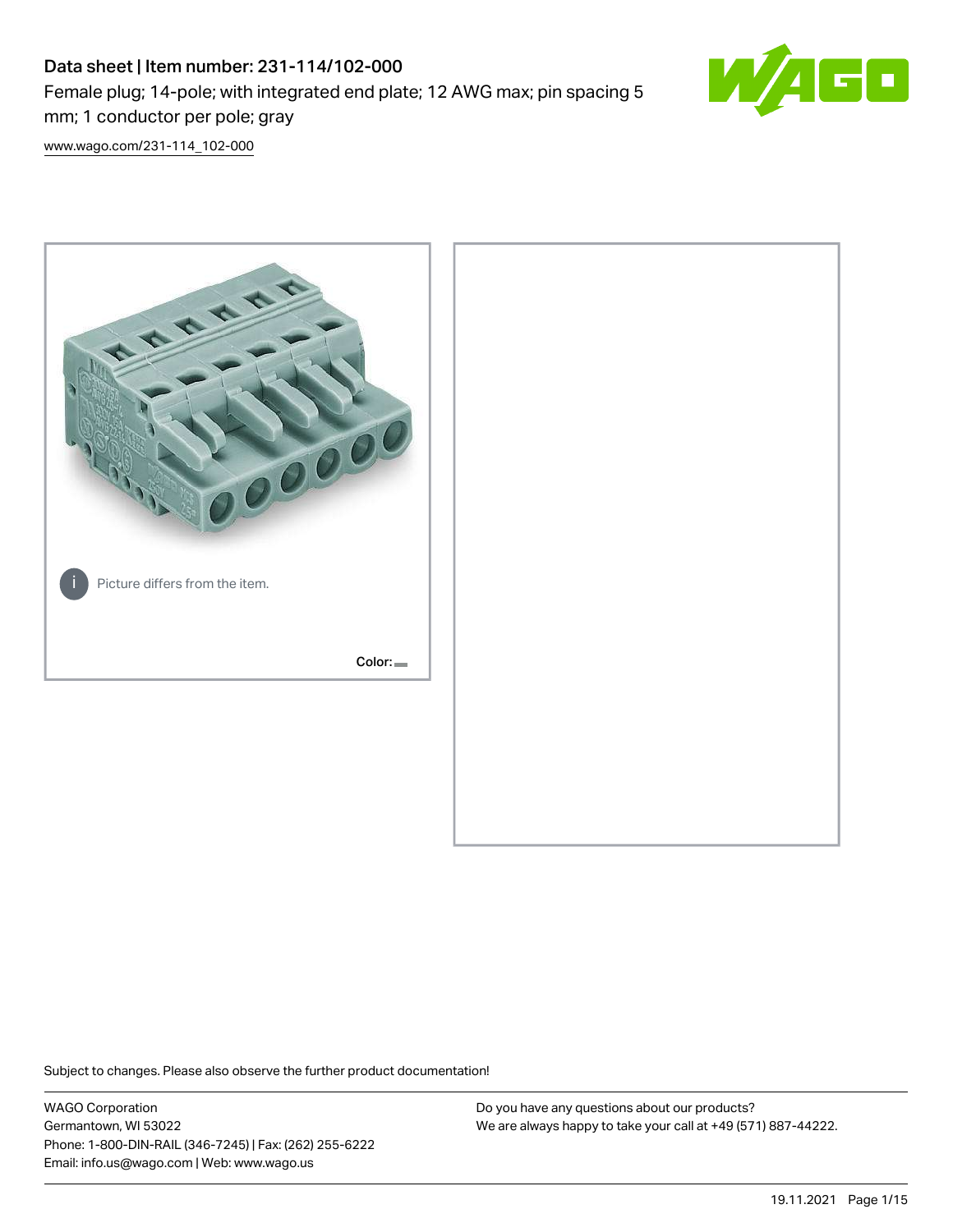

Dimensions in mm

L = pole no. x pin spacing

2- to 3-pole female connectors – one latch only

#### Item description

- **Universal connection for all conductor types**
- Easy cable pre-assembly and on-unit wiring via vertical and horizontal CAGE CLAMP<sup>®</sup> actuation  $\blacksquare$
- $\blacksquare$ Integrated test ports
- $\blacksquare$ With coding fingers

Subject to changes. Please also observe the further product documentation! Data

WAGO Corporation Germantown, WI 53022 Phone: 1-800-DIN-RAIL (346-7245) | Fax: (262) 255-6222 Email: info.us@wago.com | Web: www.wago.us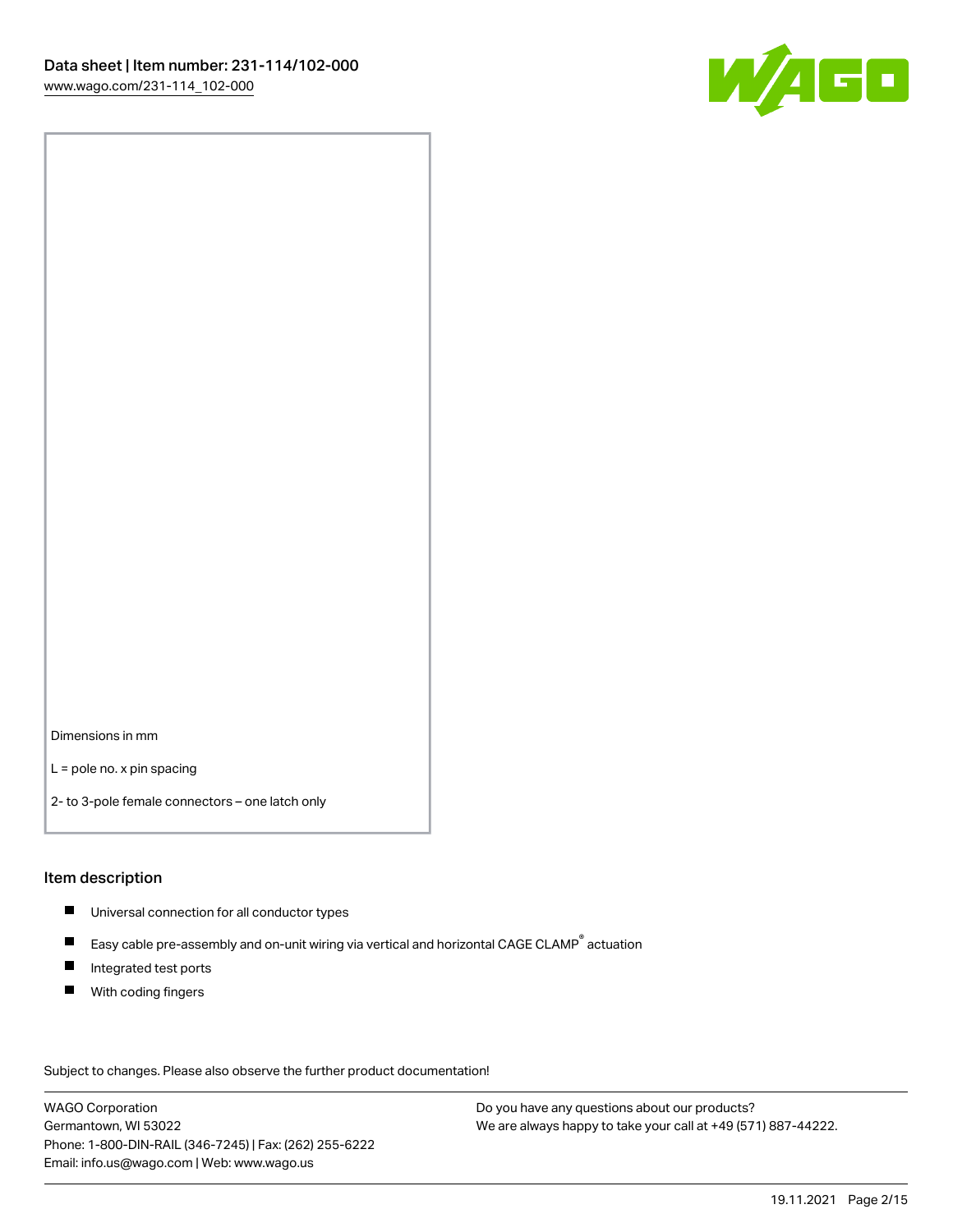

### Data Notes

| Safety information 1 | The MCS-MULTI CONNECTION SYSTEM includes connectors<br>without breaking capacity in accordance with DIN EN 61984. When<br>used as intended, these connectors must not be connected<br>/disconnected when live or under load. The circuit design should<br>ensure header pins, which can be touched, are not live when<br>unmated. |
|----------------------|-----------------------------------------------------------------------------------------------------------------------------------------------------------------------------------------------------------------------------------------------------------------------------------------------------------------------------------|
| Variants:            | Gold-plated or partially gold-plated contact surfaces<br>Other versions (or variants) can be requested from WAGO Sales or<br>configured at https://configurator.wago.com/                                                                                                                                                         |

### Electrical data

### IEC Approvals

| Ratings per                 | IEC/EN 60664-1                                                        |  |
|-----------------------------|-----------------------------------------------------------------------|--|
| Rated voltage (III / 3)     | 320 V                                                                 |  |
| Rated surge voltage (III/3) | 4 <sub>k</sub> V                                                      |  |
| Rated voltage (III/2)       | 320 V                                                                 |  |
| Rated surge voltage (III/2) | 4 <sub>k</sub> V                                                      |  |
| Nominal voltage (II/2)      | 630 V                                                                 |  |
| Rated surge voltage (II/2)  | 4 <sub>k</sub> V                                                      |  |
| Rated current               | 16A                                                                   |  |
| Legend (ratings)            | $(III / 2)$ $\triangle$ Overvoltage category III / Pollution degree 2 |  |

### UL Approvals

| Approvals per                  | UL 1059 |
|--------------------------------|---------|
| Rated voltage UL (Use Group B) | 300 V   |
| Rated current UL (Use Group B) | 15 A    |
| Rated voltage UL (Use Group D) | 300 V   |
| Rated current UL (Use Group D) | 10 A    |

### Ratings per UL

| Rated voltage UL 1977 | 600 V         |
|-----------------------|---------------|
| Rated current UL 1977 | $\sim$ $\sim$ |

### CSA Approvals

Approvals per CSA

Subject to changes. Please also observe the further product documentation!

| <b>WAGO Corporation</b>                                | Do you have any questions about our products?                 |
|--------------------------------------------------------|---------------------------------------------------------------|
| Germantown, WI 53022                                   | We are always happy to take your call at +49 (571) 887-44222. |
| Phone: 1-800-DIN-RAIL (346-7245)   Fax: (262) 255-6222 |                                                               |
| Email: info.us@wago.com   Web: www.wago.us             |                                                               |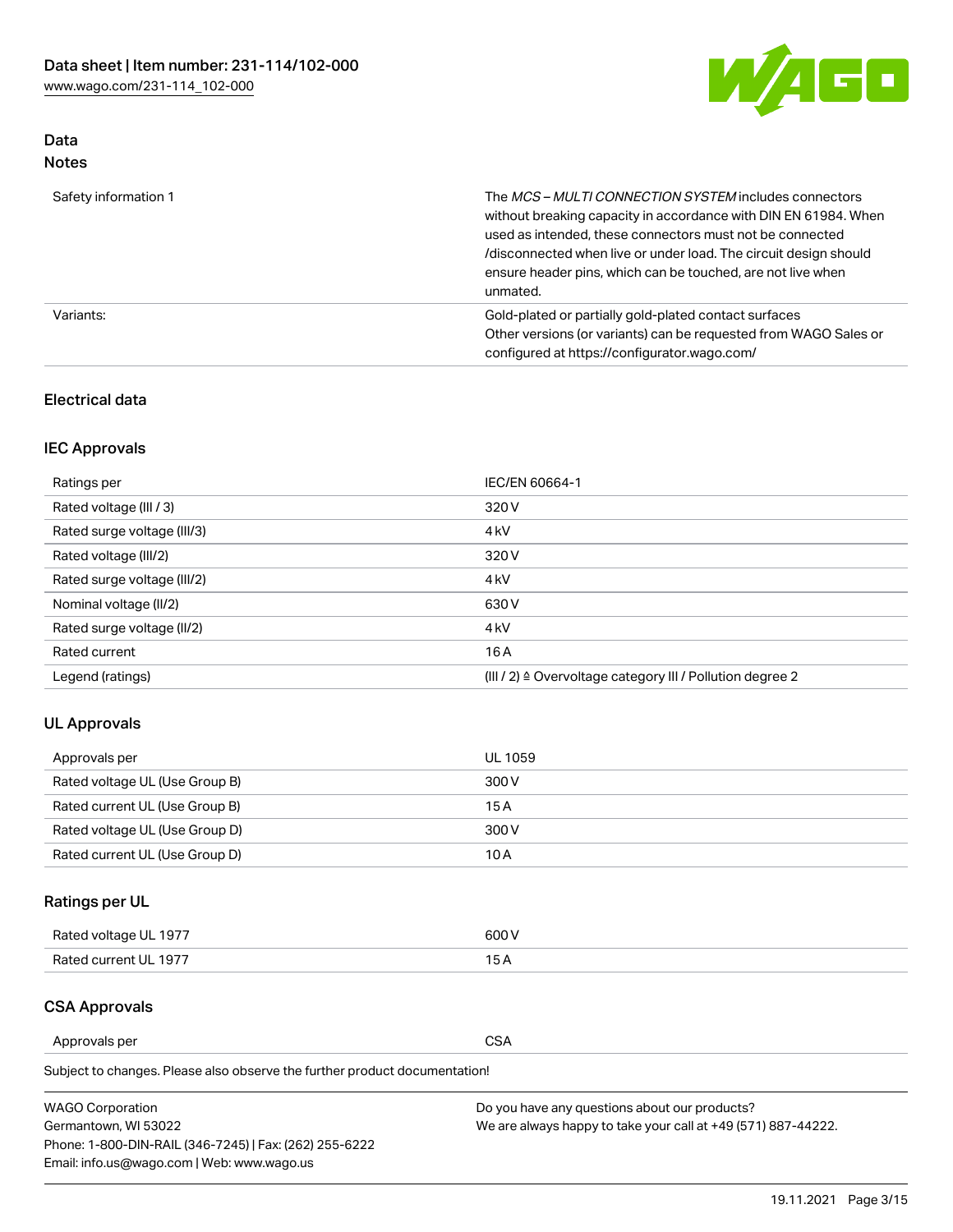[www.wago.com/231-114\\_102-000](http://www.wago.com/231-114_102-000)



| Rated voltage CSA (Use Group B) | 300 V |
|---------------------------------|-------|
| Rated current CSA (Use Group B) | 15 A  |
| Rated voltage CSA (Use Group D) | 300 V |
| Rated current CSA (Use Group D) | 10 A  |

#### Connection data

| Total number of connection points |  |
|-----------------------------------|--|
| Total number of potentials        |  |
| Number of connection types        |  |
| Number of levels                  |  |

#### Connection 1

| Connection technology                             | CAGE CLAMP®                             |
|---------------------------------------------------|-----------------------------------------|
| Actuation type                                    | Operating tool                          |
| Solid conductor                                   | $0.082.5$ mm <sup>2</sup> / 28  12 AWG  |
| Fine-stranded conductor                           | $0.08$ 2.5 mm <sup>2</sup> / 28  12 AWG |
| Fine-stranded conductor; with insulated ferrule   | $0.251.5$ mm <sup>2</sup>               |
| Fine-stranded conductor; with uninsulated ferrule | $0.252.5$ mm <sup>2</sup>               |
| Strip length                                      | $89$ mm $/ 0.310.35$ inch               |
| Number of poles                                   | 14                                      |
| Conductor entry direction to mating direction     | 0°                                      |

### Physical data

| Pin spacing | 5 mm / 0.197 inch    |
|-------------|----------------------|
| Width       | 70 mm / 2.756 inch   |
| Height      | 14.3 mm / 0.563 inch |
| Depth       | 26.5 mm / 1.043 inch |

#### Plug-in connection

| Contact type (pluggable connector)   | Female connector/socket |
|--------------------------------------|-------------------------|
| Connector (connection type)          | for conductor           |
| Mismating protection                 | No                      |
| Plugging without loss of pin spacing |                         |
| Locking of plug-in connection        | Without                 |

Subject to changes. Please also observe the further product documentation!

WAGO Corporation Germantown, WI 53022 Phone: 1-800-DIN-RAIL (346-7245) | Fax: (262) 255-6222 Email: info.us@wago.com | Web: www.wago.us Do you have any questions about our products? We are always happy to take your call at +49 (571) 887-44222.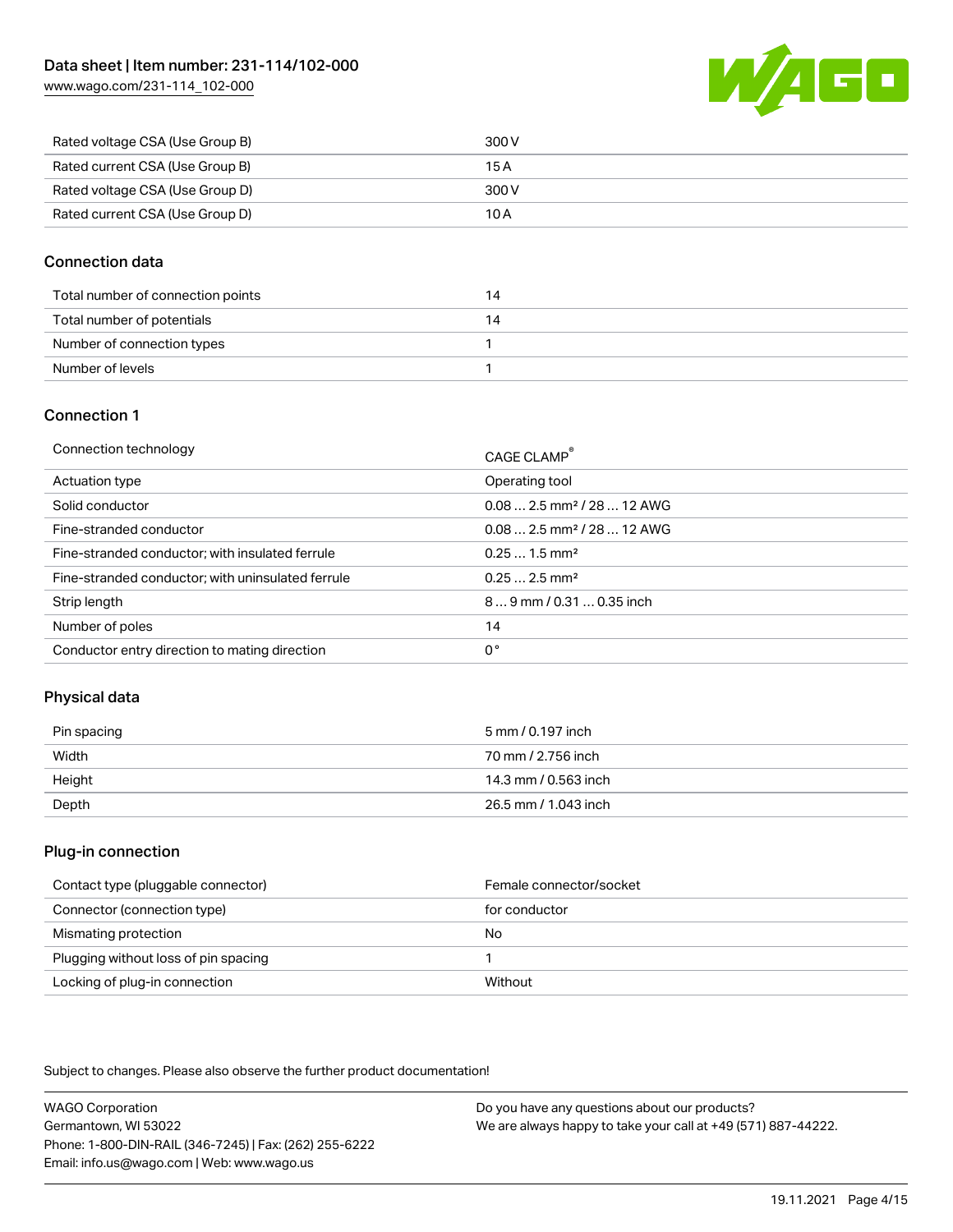

#### Material data

| Color                       | gray                              |
|-----------------------------|-----------------------------------|
| Material group              |                                   |
| Insulation material         | Polyamide (PA66)                  |
| Flammability class per UL94 | V <sub>0</sub>                    |
| Clamping spring material    | Chrome nickel spring steel (CrNi) |
| Contact material            | Copper alloy                      |
| Contact plating             | tin-plated                        |
| Fire load                   | 0.336 MJ                          |
| Weight                      | 25.1 g                            |

#### Environmental requirements

| Limit temperature range<br>$\blacksquare$ . The contract of the contract of the contract of the contract of the contract of the contract of the contract of the contract of the contract of the contract of the contract of the contract of the contract of the | . +85 °C<br>-60 |  |
|-----------------------------------------------------------------------------------------------------------------------------------------------------------------------------------------------------------------------------------------------------------------|-----------------|--|
|-----------------------------------------------------------------------------------------------------------------------------------------------------------------------------------------------------------------------------------------------------------------|-----------------|--|

#### Commercial data

| Product Group         | 3 (Multi Conn. System) |
|-----------------------|------------------------|
| PU (SPU)              | 25 Stück               |
| Packaging type        | box                    |
| Country of origin     | DE                     |
| <b>GTIN</b>           | 4044918341929          |
| Customs tariff number | 8536694040             |

#### Approvals / Certificates

#### Country specific Approvals

| Logo | Approval                               | <b>Additional Approval Text</b> | Certificate<br>name |
|------|----------------------------------------|---------------------------------|---------------------|
|      | CВ<br>DEKRA Certification B.V.         | IEC 61984                       | NL-39756            |
|      | <b>CSA</b><br>DEKRA Certification B.V. | C <sub>22.2</sub>               | LR 18677-<br>25     |

#### Ship Approvals

|      | ABS      |                          | - ك ا       |
|------|----------|--------------------------|-------------|
| Logo | Approval | Additional Approval Text | name        |
|      |          |                          | ∵ertificate |

Subject to changes. Please also observe the further product documentation!

| <b>WAGO Corporation</b>                                | Do you have any questions about our products?                 |
|--------------------------------------------------------|---------------------------------------------------------------|
| Germantown, WI 53022                                   | We are always happy to take your call at +49 (571) 887-44222. |
| Phone: 1-800-DIN-RAIL (346-7245)   Fax: (262) 255-6222 |                                                               |
| Email: info.us@wago.com   Web: www.wago.us             |                                                               |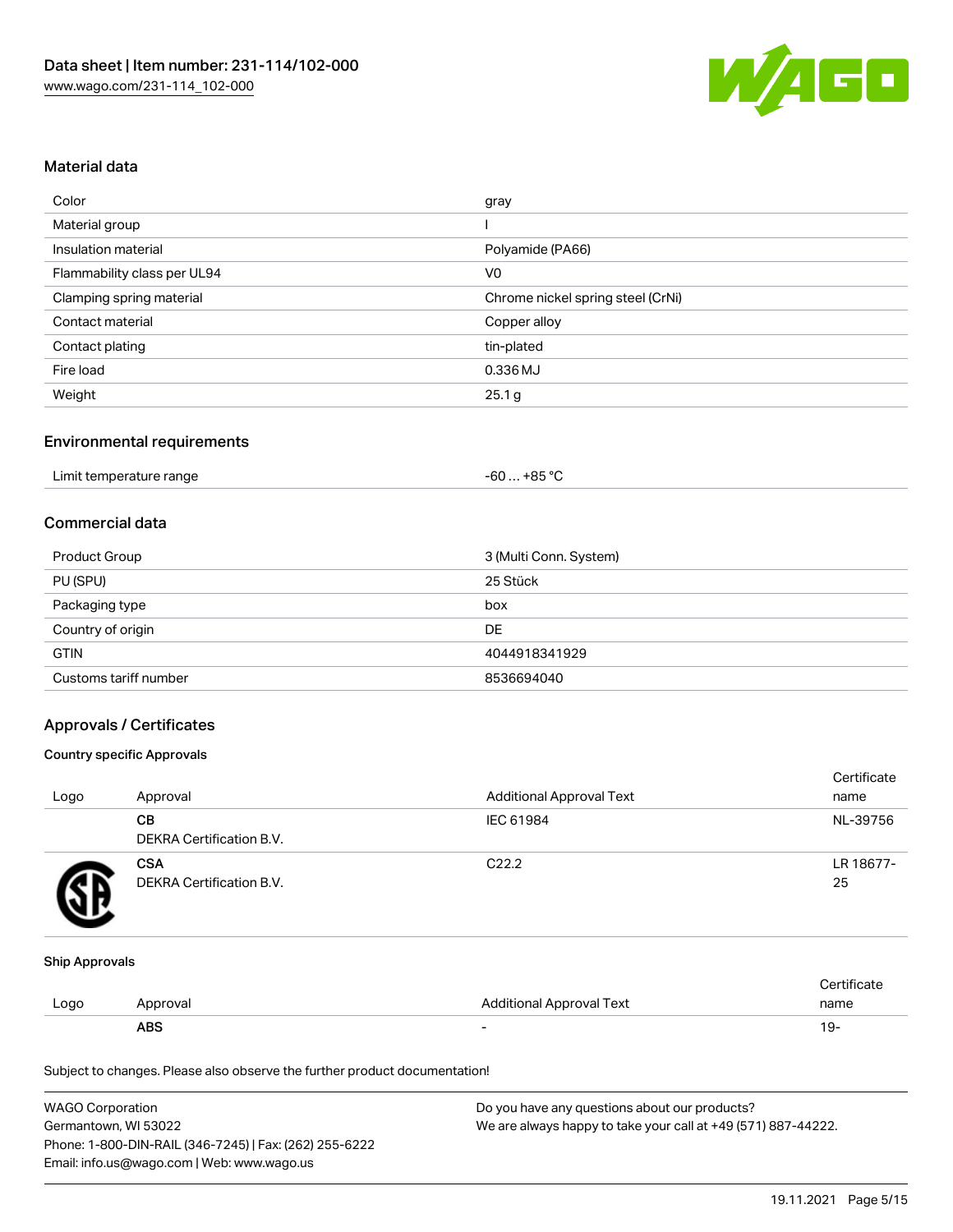Underwriters Laboratories Inc.



| <b>ABS</b>               | American Bureau of Shipping                             |                                 | HG1869876-<br><b>PDA</b> |
|--------------------------|---------------------------------------------------------|---------------------------------|--------------------------|
| <b>BUNEAU</b><br>VERITAS | <b>BV</b><br>Bureau Veritas S.A.                        | IEC 60998                       | 11915/D0<br><b>BV</b>    |
|                          | <b>DNV GL</b><br>Det Norske Veritas, Germanischer Lloyd | -                               | TAE000016Z               |
| <b>UL-Approvals</b>      |                                                         |                                 |                          |
|                          |                                                         |                                 | Certificate              |
| Logo                     | Approval                                                | <b>Additional Approval Text</b> | name                     |
|                          | UL                                                      | <b>UL 1059</b>                  | E45172                   |
|                          | Underwriters Laboratories Inc.                          |                                 |                          |
|                          | <b>UR</b>                                               | <b>UL 1977</b>                  | E45171                   |

### Counterpart

71

|                             | Item no.231-614<br>Male connector; 14-pole; Pin spacing 5 mm; gray                                              | www.wago.com/231-614         |
|-----------------------------|-----------------------------------------------------------------------------------------------------------------|------------------------------|
|                             | Item no.231-444/001-000<br>Male header; 14-pole; THT; 1.0 x 1.0 mm solder pin; angled; pin spacing 5 mm; gray   | www.wago.com/231-444/001-000 |
|                             | Item no.231-144/001-000<br>Male header; 14-pole; THT; 1.0 x 1.0 mm solder pin; straight; pin spacing 5 mm; gray | www.wago.com/231-144/001-000 |
| <b>Optional accessories</b> |                                                                                                                 |                              |
| <b>Tools</b>                |                                                                                                                 |                              |
| Operating tool              |                                                                                                                 |                              |
|                             | Item no.: 209-130                                                                                               |                              |
|                             | Operating tool; suitable for 264, 280 and 281 Series; 1-way; of insulating material; white                      | www.wago.com/209-130         |
|                             | Subject to changes. Please also observe the further product documentation!                                      |                              |

WAGO Corporation Germantown, WI 53022 Phone: 1-800-DIN-RAIL (346-7245) | Fax: (262) 255-6222 Email: info.us@wago.com | Web: www.wago.us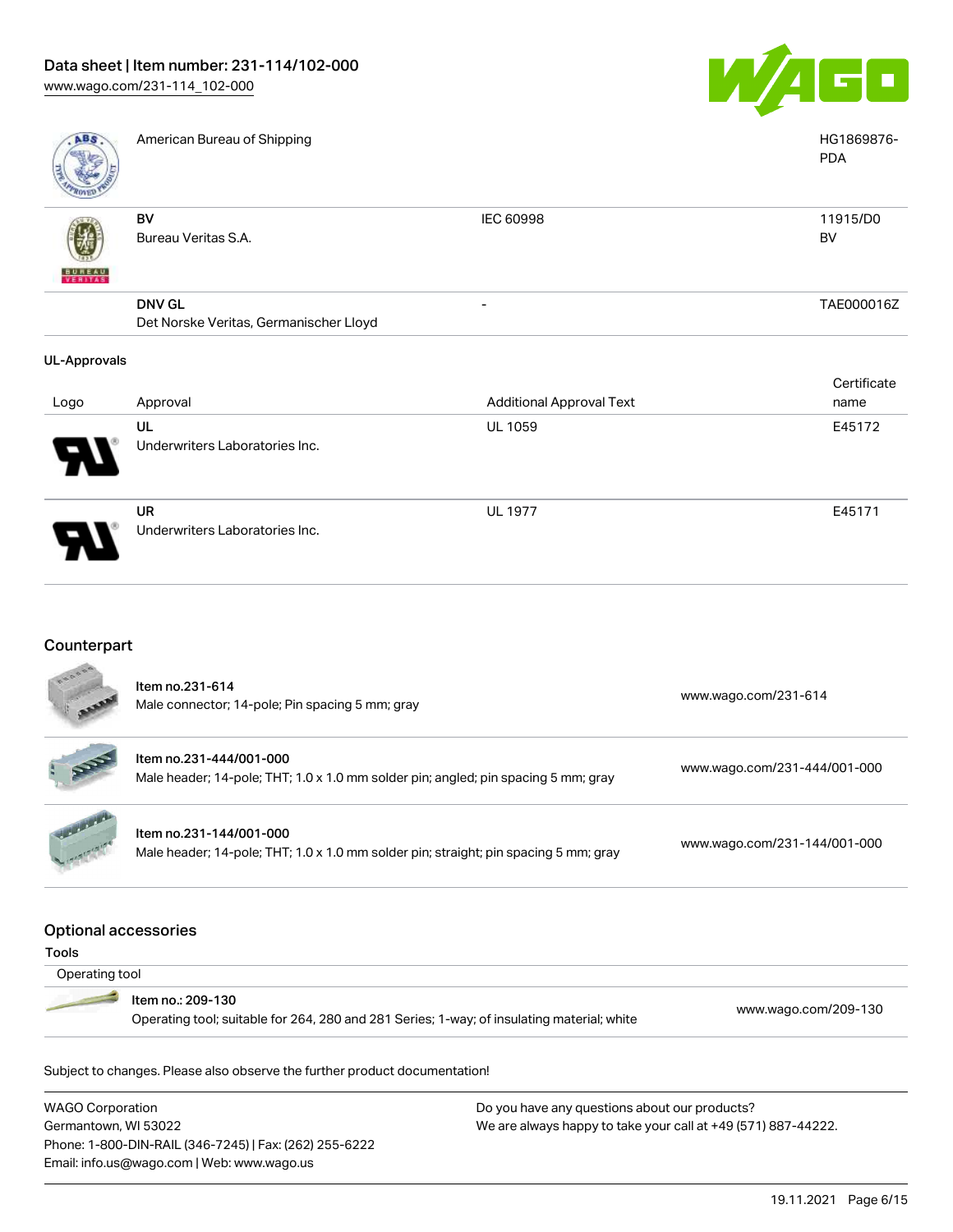### Data sheet | Item number: 231-114/102-000

[www.wago.com/231-114\\_102-000](http://www.wago.com/231-114_102-000)



|         | Item no.: 209-132                                                                   | www.wago.com/209-132 |
|---------|-------------------------------------------------------------------------------------|----------------------|
|         | Operating tool; for connecting comb-style jumper bar; 2-way; of insulating material |                      |
|         | Item no.: 231-159                                                                   |                      |
|         | Operating tool; natural                                                             | www.wago.com/231-159 |
|         | Item no.: 231-231                                                                   | www.wago.com/231-231 |
|         | Combination operating tool; red                                                     |                      |
|         | Item no.: 231-131                                                                   |                      |
|         | Operating tool; made of insulating material; 1-way; loose; white                    | www.wago.com/231-131 |
|         | Item no.: 231-291                                                                   |                      |
|         | Operating tool; made of insulating material; 1-way; loose; red                      | www.wago.com/231-291 |
|         | Item no.: 280-432                                                                   | www.wago.com/280-432 |
|         | Operating tool; made of insulating material; 2-way; white                           |                      |
|         | Item no.: 280-434                                                                   | www.wago.com/280-434 |
|         | Operating tool; made of insulating material; 4-way                                  |                      |
|         | Item no.: 280-437                                                                   | www.wago.com/280-437 |
|         | Operating tool; made of insulating material; 7-way                                  |                      |
|         | Item no.: 280-440                                                                   | www.wago.com/280-440 |
|         | Operating tool; made of insulating material; 10-way                                 |                      |
|         | Item no.: 280-435                                                                   |                      |
|         | Operating tool; made of insulating material; 5-way; gray                            | www.wago.com/280-435 |
|         | Item no.: 280-436                                                                   |                      |
|         | Operating tool; made of insulating material; 6-way                                  | www.wago.com/280-436 |
|         | Item no.: 280-438                                                                   | www.wago.com/280-438 |
|         | Operating tool; made of insulating material; 8-way                                  |                      |
|         | ltem no.: 280-433                                                                   | www.wago.com/280-433 |
|         | Operating tool; made of insulating material; 3-way                                  |                      |
| Jumpers |                                                                                     |                      |
| Jumper  |                                                                                     |                      |
|         | Item no.: 231-905<br>Jumper; for conductor entry; 5-way; insulated; gray            | www.wago.com/231-905 |
|         |                                                                                     |                      |
|         | Item no.: 231-903<br>Jumper; for conductor entry; 3-way; insulated; gray            | www.wago.com/231-903 |
|         |                                                                                     |                      |
|         | Item no.: 231-907                                                                   | www.wago.com/231-907 |
|         | Jumper; for conductor entry; 7-way; insulated; gray                                 |                      |

Subject to changes. Please also observe the further product documentation!

| <b>WAGO Corporation</b>                                | Do you have any questions about our products?                 |
|--------------------------------------------------------|---------------------------------------------------------------|
| Germantown, WI 53022                                   | We are always happy to take your call at +49 (571) 887-44222. |
| Phone: 1-800-DIN-RAIL (346-7245)   Fax: (262) 255-6222 |                                                               |
| Email: info.us@wago.com   Web: www.wago.us             |                                                               |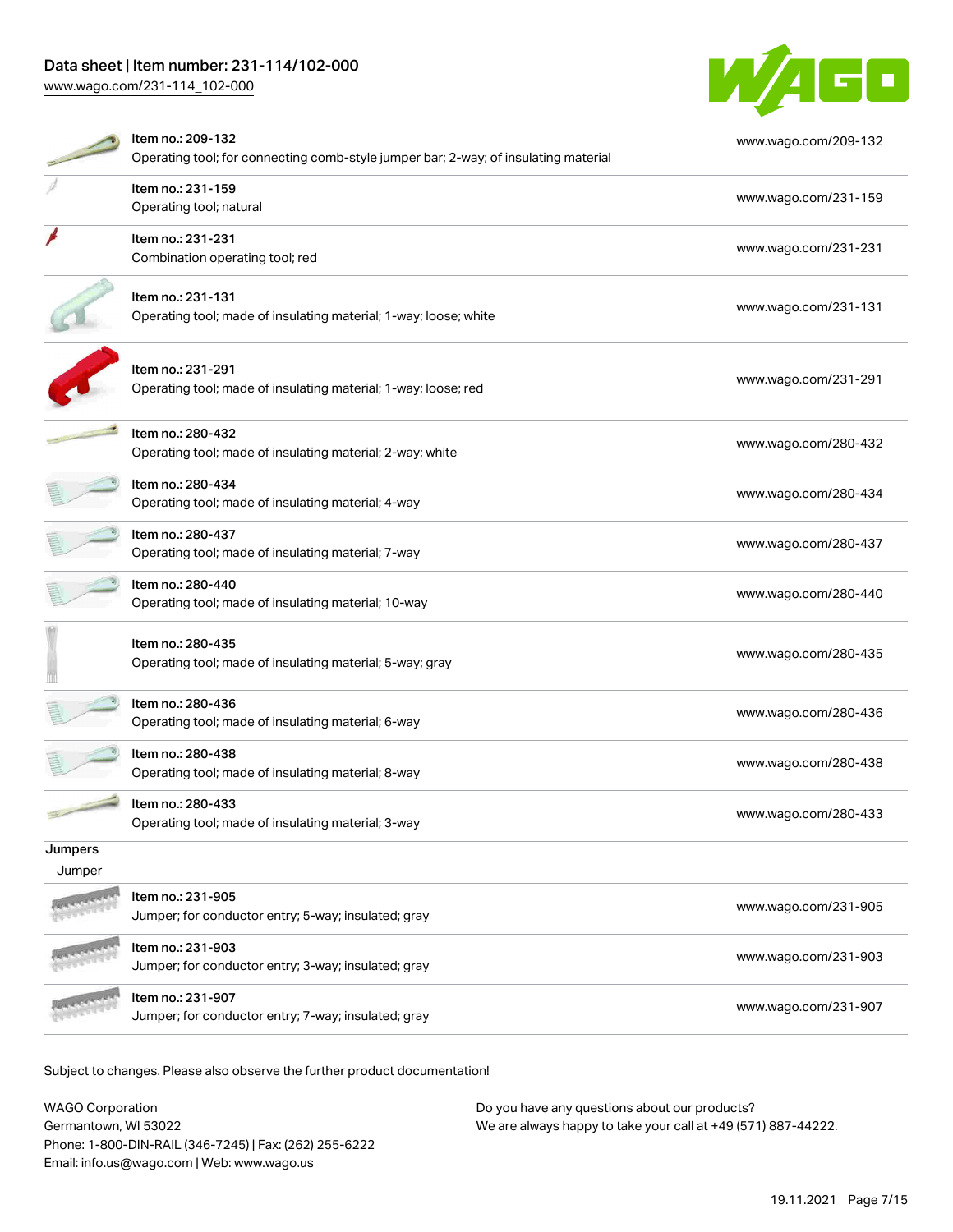[www.wago.com/231-114\\_102-000](http://www.wago.com/231-114_102-000)



[www.wago.com/231-910](http://www.wago.com/231-910)



Item no.: 231-910

Jumper; for conductor entry; 10-way; insulated; gray

|                 | Item no.: 231-902<br>Jumper; for conductor entry; 2-way; insulated; gray                                                                                                           | www.wago.com/231-902 |
|-----------------|------------------------------------------------------------------------------------------------------------------------------------------------------------------------------------|----------------------|
| <b>Ferrules</b> |                                                                                                                                                                                    |                      |
| Ferrule         |                                                                                                                                                                                    |                      |
|                 | Item no.: 216-101<br>Ferrule; Sleeve for 0.5 mm <sup>2</sup> / AWG 22; uninsulated; electro-tin plated; silver-colored                                                             | www.wago.com/216-101 |
|                 | Item no.: 216-104<br>Ferrule; Sleeve for 1.5 mm <sup>2</sup> / AWG 16; uninsulated; electro-tin plated; silver-colored                                                             | www.wago.com/216-104 |
|                 | Item no.: 216-106<br>Ferrule; Sleeve for 2.5 mm <sup>2</sup> / AWG 14; uninsulated; electro-tin plated; silver-colored                                                             | www.wago.com/216-106 |
|                 | Item no.: 216-102<br>Ferrule; Sleeve for 0.75 mm <sup>2</sup> / AWG 20; uninsulated; electro-tin plated; silver-colored                                                            | www.wago.com/216-102 |
|                 | Item no.: 216-103<br>Ferrule; Sleeve for 1 mm <sup>2</sup> / AWG 18; uninsulated; electro-tin plated                                                                               | www.wago.com/216-103 |
|                 | Item no.: 216-123<br>Ferrule; Sleeve for 1 mm <sup>2</sup> / AWG 18; uninsulated; electro-tin plated; silver-colored                                                               | www.wago.com/216-123 |
|                 | Item no.: 216-122<br>Ferrule; Sleeve for 0.75 mm <sup>2</sup> / AWG 20; uninsulated; electro-tin plated; silver-colored                                                            | www.wago.com/216-122 |
| I.              | Item no.: 216-124<br>Ferrule; Sleeve for 1.5 mm <sup>2</sup> / AWG 16; uninsulated; electro-tin plated                                                                             | www.wago.com/216-124 |
|                 | Item no.: 216-142<br>Ferrule; Sleeve for 0.75 mm <sup>2</sup> / 18 AWG; uninsulated; electro-tin plated; electrolytic copper; gastight<br>crimped; acc. to DIN 46228, Part 1/08.92 | www.wago.com/216-142 |
|                 | Item no.: 216-132<br>Ferrule; Sleeve for 0.34 mm <sup>2</sup> / AWG 24; uninsulated; electro-tin plated                                                                            | www.wago.com/216-132 |
|                 | Item no.: 216-121<br>Ferrule; Sleeve for 0.5 mm <sup>2</sup> / AWG 22; uninsulated; electro-tin plated; silver-colored                                                             | www.wago.com/216-121 |
|                 | Item no.: 216-143<br>Ferrule; Sleeve for 1 mm <sup>2</sup> / AWG 18; uninsulated; electro-tin plated; electrolytic copper; gastight<br>crimped; acc. to DIN 46228, Part 1/08.92    | www.wago.com/216-143 |
|                 | Item no.: 216-131<br>Ferrule; Sleeve for 0.25 mm <sup>2</sup> / AWG 24; uninsulated; electro-tin plated; silver-colored                                                            | www.wago.com/216-131 |
|                 | Item no.: 216-141<br>Ferrule; Sleeve for 0.5 mm <sup>2</sup> / 20 AWG; uninsulated; electro-tin plated; electrolytic copper; gastight<br>crimped; acc. to DIN 46228, Part 1/08.92  | www.wago.com/216-141 |
|                 | Item no.: 216-152                                                                                                                                                                  | www.wago.com/216-152 |
|                 | Subject to changes. Please also observe the further product documentation!                                                                                                         |                      |

WAGO Corporation Germantown, WI 53022 Phone: 1-800-DIN-RAIL (346-7245) | Fax: (262) 255-6222 Email: info.us@wago.com | Web: www.wago.us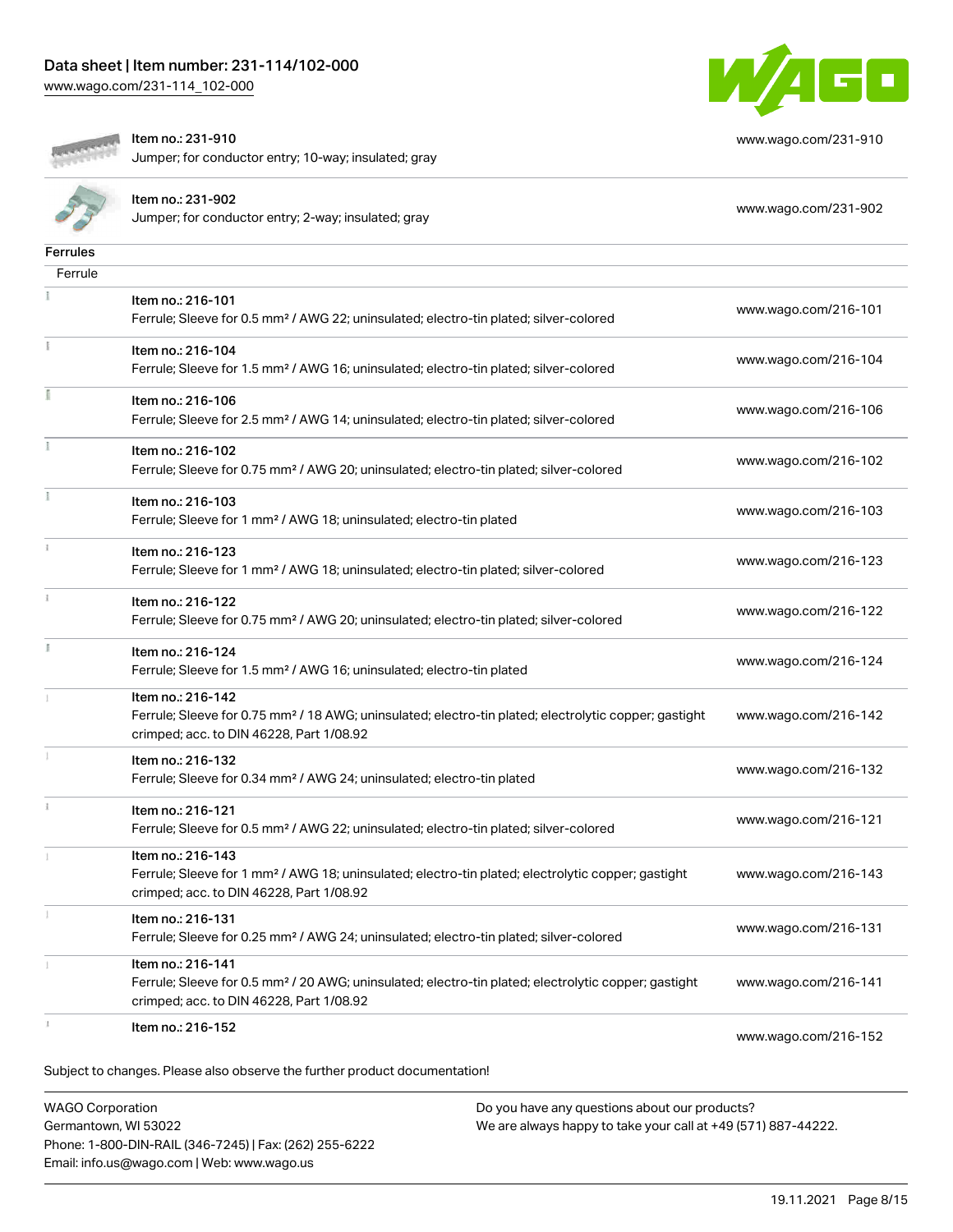#### Data sheet | Item number: 231-114/102-000

Phone: 1-800-DIN-RAIL (346-7245) | Fax: (262) 255-6222

Email: info.us@wago.com | Web: www.wago.us

[www.wago.com/231-114\\_102-000](http://www.wago.com/231-114_102-000)



.<br>Subject to changes. Please also observe the further product documentation! WAGO Corporation Germantown, WI 53022 Do you have any questions about our products? We are always happy to take your call at +49 (571) 887-44222. Ferrule; Sleeve for 0.34 mm² / AWG 24; uninsulated; electro-tin plated Item no.: 216-203 Ferrule; Sleeve for 1 mm² / AWG 18; insulated; electro-tin plated; red [www.wago.com/216-203](http://www.wago.com/216-203) Item no.: 216-202 Ferrule; Sleeve for 0.75 mm² / 18 AWG; insulated; electro-tin plated; gray [www.wago.com/216-202](http://www.wago.com/216-202) Item no.: 216-151 Ferrule; Sleeve for 0.25 mm² / AWG 24; uninsulated; electro-tin plated [www.wago.com/216-151](http://www.wago.com/216-151) Item no.: 216-204 Ferrule; Sleeve for 1.5 mm² / AWG 16; insulated; electro-tin plated; black [www.wago.com/216-204](http://www.wago.com/216-204) Item no.: 216-144 Ferrule; Sleeve for 1.5 mm² / AWG 16; uninsulated; electro-tin plated; electrolytic copper; gastight crimped; acc. to DIN 46228, Part 1/08.92; silver-colored [www.wago.com/216-144](http://www.wago.com/216-144) Item no.: 216-201 Ferrule; Sleeve for 0.5 mm² / 20 AWG; insulated; electro-tin plated; white [www.wago.com/216-201](http://www.wago.com/216-201) Item no.: 216-223 Ferrule; Sleeve for 1 mm² / AWG 18; insulated; electro-tin plated; red [www.wago.com/216-223](http://www.wago.com/216-223) Item no.: 216-241 Ferrule; Sleeve for 0.5 mm² / 20 AWG; insulated; electro-tin plated; electrolytic copper; gastight crimped; acc. to DIN 46228, Part 4/09.90; white [www.wago.com/216-241](http://www.wago.com/216-241) Item no.: 216-242 Ferrule; Sleeve for 0.75 mm<sup>2</sup> / 18 AWG; insulated; electro-tin plated; electrolytic copper; gastight crimped; acc. to DIN 46228, Part 4/09.90; gray [www.wago.com/216-242](http://www.wago.com/216-242) Item no.: 216-222 Ferrule; Sleeve for 0.75 mm² / 18 AWG; insulated; electro-tin plated; gray [www.wago.com/216-222](http://www.wago.com/216-222) Item no.: 216-221 Ferrule; Sleeve for 0.5 mm² / 20 AWG; insulated; electro-tin plated; white [www.wago.com/216-221](http://www.wago.com/216-221) Item no.: 216-224 Ferrule; Sleeve for 1.5 mm² / AWG 16; insulated; electro-tin plated; black [www.wago.com/216-224](http://www.wago.com/216-224) Item no.: 216-243 Ferrule; Sleeve for 1 mm² / AWG 18; insulated; electro-tin plated; electrolytic copper; gastight crimped; [www.wago.com/216-243](http://www.wago.com/216-243) acc. to DIN 46228, Part 4/09.90; red Item no.: 216-244 Ferrule; Sleeve for 1.5 mm² / AWG 16; insulated; electro-tin plated; electrolytic copper; gastight crimped; acc. to DIN 46228, Part 4/09.90; black [www.wago.com/216-244](http://www.wago.com/216-244) Item no.: 216-263 Ferrule; Sleeve for 1 mm² / AWG 18; insulated; electro-tin plated; electrolytic copper; gastight crimped; [www.wago.com/216-263](http://www.wago.com/216-263) acc. to DIN 46228, Part 4/09.90; red Item no.: 216-264 Ferrule; Sleeve for 1.5 mm² / AWG 16; insulated; electro-tin plated; electrolytic copper; gastight crimped; acc. to DIN 46228, Part 4/09.90; black [www.wago.com/216-264](http://www.wago.com/216-264) Item no.: 216-284 Ferrule; Sleeve for 1.5 mm² / AWG 16; insulated; electro-tin plated; electrolytic copper; gastight [www.wago.com/216-284](http://www.wago.com/216-284)

19.11.2021 Page 9/15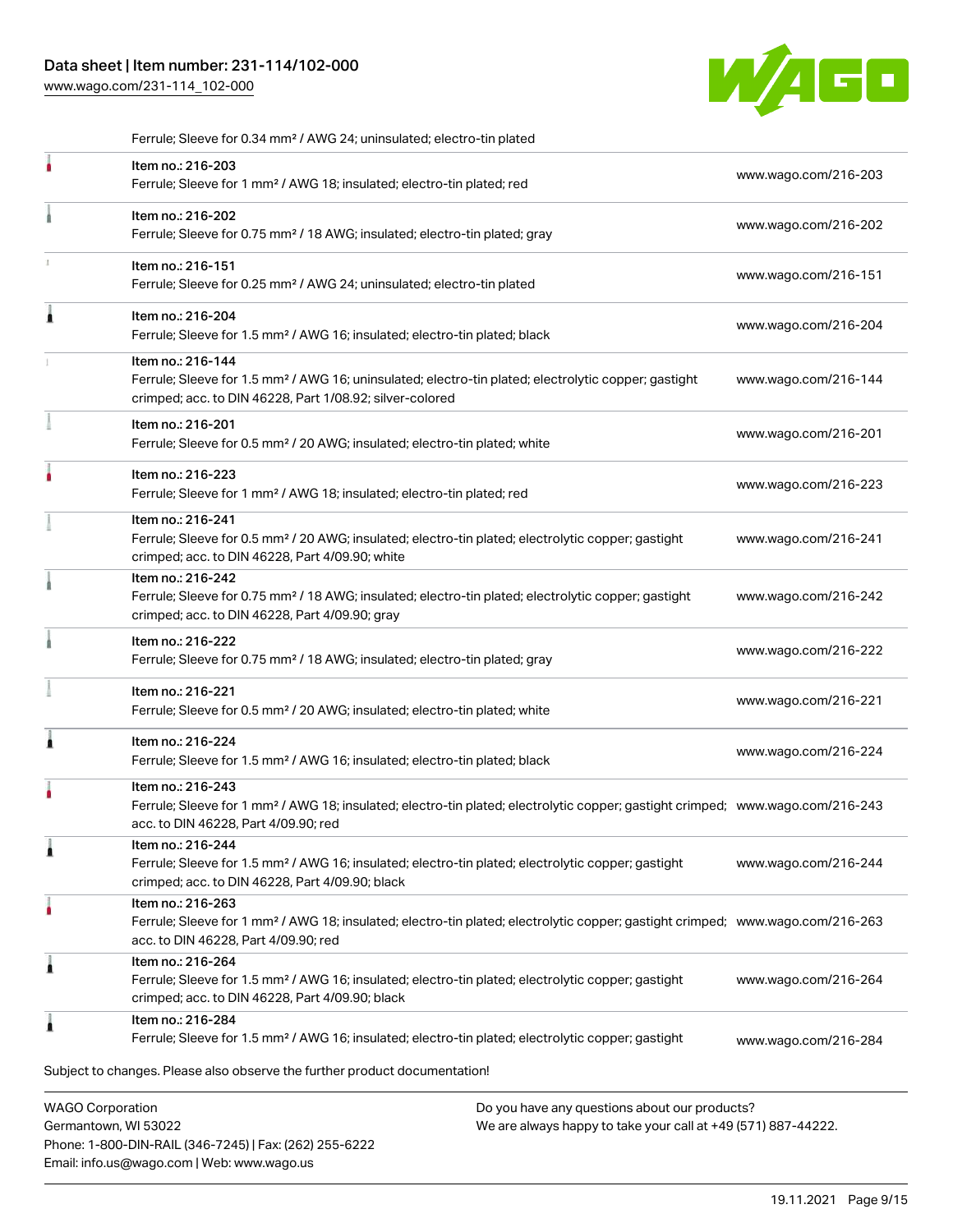[www.wago.com/231-114\\_102-000](http://www.wago.com/231-114_102-000)



crimped; acc. to DIN 46228, Part 4/09.90; black

|                     | Item no.: 216-262                                                                                                                                                 |                                  |
|---------------------|-------------------------------------------------------------------------------------------------------------------------------------------------------------------|----------------------------------|
|                     | Ferrule; Sleeve for 0.75 mm <sup>2</sup> / 18 AWG; insulated; electro-tin plated; electrolytic copper; gastight<br>crimped; acc. to DIN 46228, Part 4/09.90; gray | www.wago.com/216-262             |
|                     | Item no.: 216-301                                                                                                                                                 |                                  |
|                     | Ferrule; Sleeve for 0.25 mm <sup>2</sup> / AWG 24; insulated; electro-tin plated; yellow                                                                          | www.wago.com/216-301             |
|                     | Item no.: 216-321                                                                                                                                                 |                                  |
|                     | Ferrule; Sleeve for 0.25 mm <sup>2</sup> / AWG 24; insulated; electro-tin plated; yellow                                                                          | www.wago.com/216-321             |
|                     | Item no.: 216-322                                                                                                                                                 |                                  |
|                     | Ferrule; Sleeve for 0.34 mm <sup>2</sup> / 22 AWG; insulated; electro-tin plated; green                                                                           | www.wago.com/216-322             |
|                     | Item no.: 216-302                                                                                                                                                 | www.wago.com/216-302             |
|                     | Ferrule; Sleeve for 0.34 mm <sup>2</sup> / 22 AWG; insulated; electro-tin plated; green                                                                           |                                  |
| Marking accessories |                                                                                                                                                                   |                                  |
| Marking strip       |                                                                                                                                                                   |                                  |
|                     | Item no.: 210-331/500-103                                                                                                                                         | www.wago.com/210-331             |
|                     | Marking strips; as a DIN A4 sheet; MARKED; 1-12 (300x); Height of marker strip: 2.3 mm/0.091 in; Strip                                                            | /500-103                         |
|                     | length 182 mm; Horizontal marking; Self-adhesive; white                                                                                                           |                                  |
|                     | Item no.: 210-331/500-104                                                                                                                                         | www.wago.com/210-331             |
|                     | Marking strips; as a DIN A4 sheet; MARKED; 13-24 (300x); Height of marker strip: 2.3 mm/0.091 in; Strip                                                           | /500-104                         |
|                     | length 182 mm; Horizontal marking; Self-adhesive; white                                                                                                           |                                  |
|                     | Item no.: 210-332/500-202                                                                                                                                         |                                  |
|                     | Marking strips; as a DIN A4 sheet; MARKED; 1-16 (160x); Height of marker strip: 3 mm; Strip length 182                                                            | www.wago.com/210-332<br>/500-202 |
|                     | mm; Horizontal marking; Self-adhesive; white                                                                                                                      |                                  |
|                     | Item no.: 210-332/500-206                                                                                                                                         |                                  |
|                     | Marking strips; as a DIN A4 sheet; MARKED; 33-48 (160x); Height of marker strip: 3 mm; Strip length                                                               | www.wago.com/210-332<br>/500-206 |
|                     | 182 mm; Horizontal marking; Self-adhesive; white                                                                                                                  |                                  |
|                     | Item no.: 210-332/500-205                                                                                                                                         |                                  |
|                     | Marking strips; as a DIN A4 sheet; MARKED; 1-32 (80x); Height of marker strip: 3 mm; Strip length 182                                                             | www.wago.com/210-332<br>/500-205 |
|                     | mm; Horizontal marking; Self-adhesive; white                                                                                                                      |                                  |
|                     | Item no.: 210-332/500-204                                                                                                                                         |                                  |
|                     | Marking strips; as a DIN A4 sheet; MARKED; 17-32 (160x); Height of marker strip: 3 mm; Strip length                                                               | www.wago.com/210-332<br>/500-204 |
|                     | 182 mm; Horizontal marking; Self-adhesive; white                                                                                                                  |                                  |
| Insulations stops   |                                                                                                                                                                   |                                  |
| Insulation stop     |                                                                                                                                                                   |                                  |
|                     |                                                                                                                                                                   |                                  |
|                     | Item no.: 231-672                                                                                                                                                 | www.wago.com/231-672             |
|                     | Insulation stop; 0.75 - 1 mm <sup>2</sup> ; dark gray                                                                                                             |                                  |

Subject to changes. Please also observe the further product documentation!

WAGO Corporation Germantown, WI 53022 Phone: 1-800-DIN-RAIL (346-7245) | Fax: (262) 255-6222 Email: info.us@wago.com | Web: www.wago.us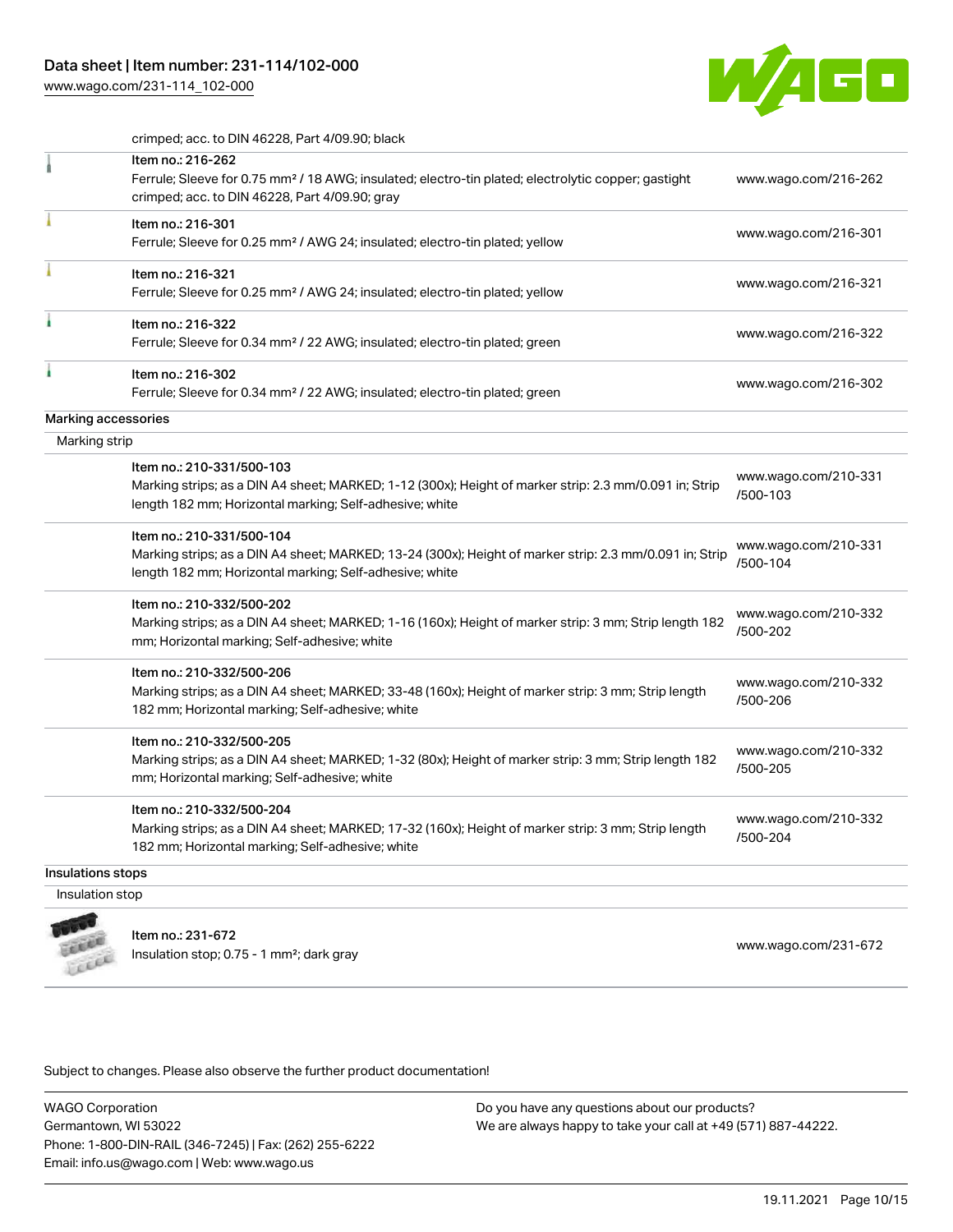

[www.wago.com/231-670](http://www.wago.com/231-670)



Item no.: 231-670 Insulation stop; 0.08-0.2 mm² / 0.2 mm² "s"; white

|                            | Item no.: 231-671<br>Insulation stop; 0.25 - 0.5 mm <sup>2</sup> ; light gray                                              | www.wago.com/231-671 |
|----------------------------|----------------------------------------------------------------------------------------------------------------------------|----------------------|
| Cover                      |                                                                                                                            |                      |
| Cover                      |                                                                                                                            |                      |
|                            | Item no.: 231-668<br>Lockout caps; for covering unused clamping units; gray                                                | www.wago.com/231-668 |
| <b>Testing accessories</b> |                                                                                                                            |                      |
| Testing accessories        |                                                                                                                            |                      |
|                            | Item no.: 210-136<br>Test plug; 2 mm Ø; with 500 mm cable                                                                  | www.wago.com/210-136 |
|                            | Item no.: 231-661<br>Test plugs for female connectors; for 5 mm and 5.08 mm pin spacing; 2,50 mm <sup>2</sup> ; light gray | www.wago.com/231-661 |
| Downloads<br>Documentation |                                                                                                                            |                      |

|  | Additional Information |  |  |
|--|------------------------|--|--|
|--|------------------------|--|--|

| Technical explanations            | 2019 Apr 3 | pdf<br>2.0 MB | Download |
|-----------------------------------|------------|---------------|----------|
|                                   |            |               |          |
| <b>CAD files</b>                  |            |               |          |
| CAD data                          |            |               |          |
| 2D/3D Models 231-114/102-000      |            | <b>URL</b>    | Download |
| CAE data                          |            |               |          |
| EPLAN Data Portal 231-114/102-000 |            | <b>URL</b>    | Download |
| ZUKEN Portal 231-114/102-000      |            | <b>URL</b>    | Download |
| EPLAN Data Portal 231-114/102-000 |            | <b>URL</b>    | Download |

Subject to changes. Please also observe the further product documentation!

WAGO Corporation Germantown, WI 53022 Phone: 1-800-DIN-RAIL (346-7245) | Fax: (262) 255-6222 Email: info.us@wago.com | Web: www.wago.us Do you have any questions about our products? We are always happy to take your call at +49 (571) 887-44222.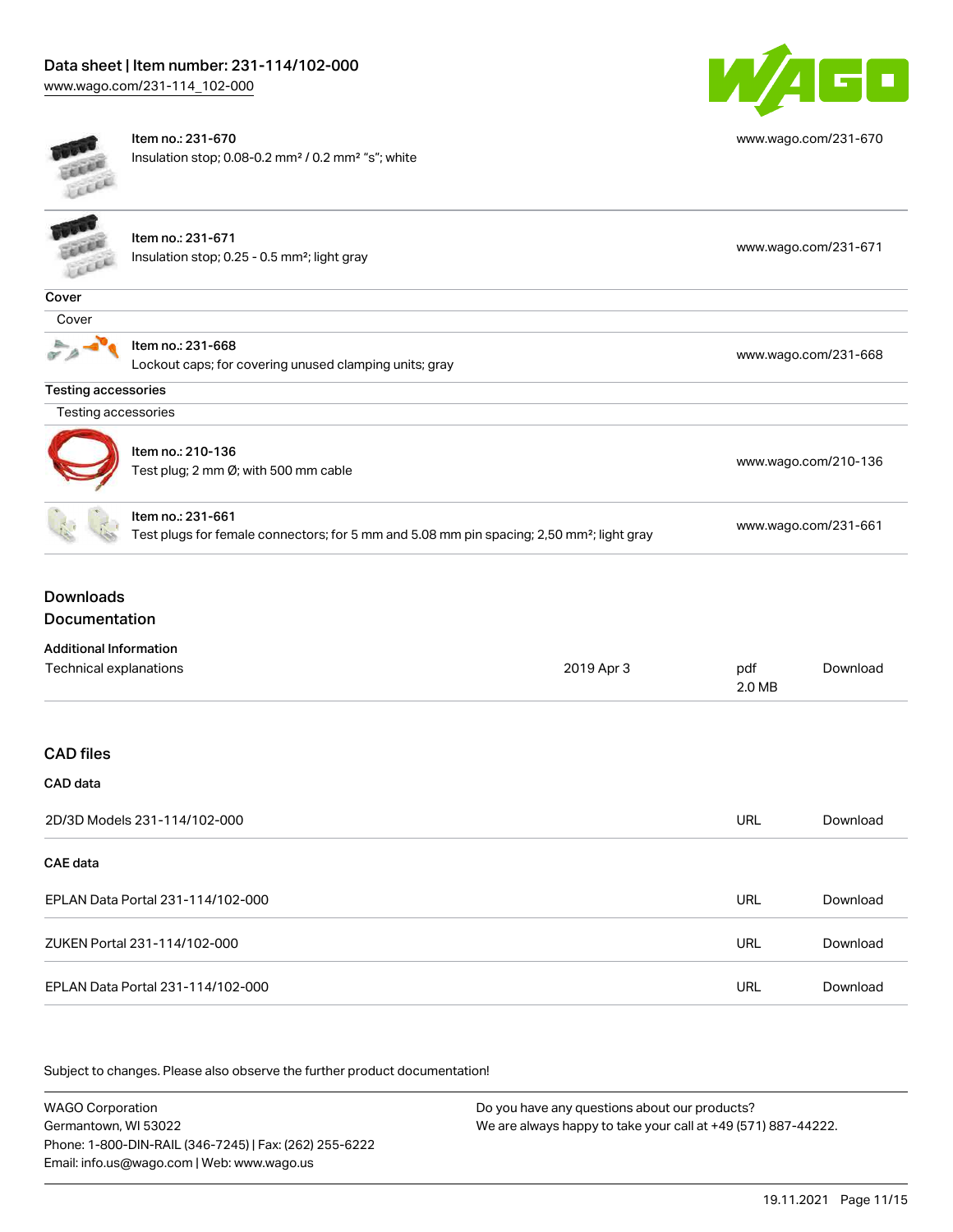

#### Compliance Search

60

| Environmental Product Compliance 231-114/102-000                                                         | URL | Download |
|----------------------------------------------------------------------------------------------------------|-----|----------|
| 1-conductor female connector; CAGE CLAMP <sup>®</sup> ; 2.5 mm <sup>2</sup> ; Pin spacing 5 mm; 14-pole; |     |          |
| with integrated end plate; 2,50 mm <sup>2</sup> ; gray                                                   |     |          |

#### Installation Notes



Total pole number for female connectors = pole number for male header

## Application



Female connectors with a built-in end plate require no extra space, while maintaining the nominal cross-section. This means: Total length of female connectors is reduced to "pole no. x pin spacing"!

Subject to changes. Please also observe the further product documentation!

WAGO Corporation Germantown, WI 53022 Phone: 1-800-DIN-RAIL (346-7245) | Fax: (262) 255-6222 Email: info.us@wago.com | Web: www.wago.us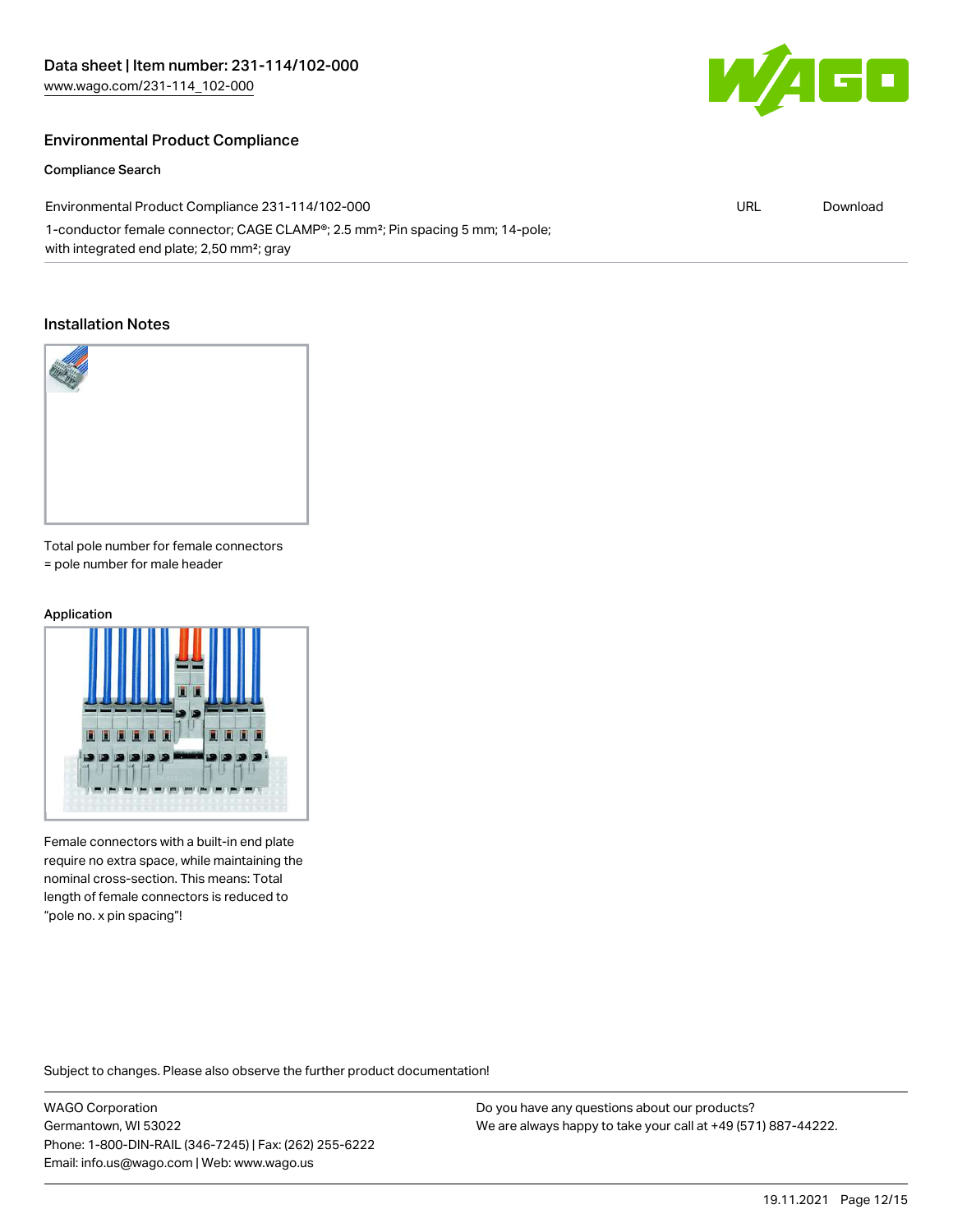



Inserting a conductor via 3.5 mm screwdriver – CAGE CLAMP® actuation parallel to conductor entry.



Inserting a conductor via 3.5 mm screwdriver – CAGE CLAMP® actuation perpendicular to conductor entry.



Inserting a conductor into CAGE CLAMP® unit via operating lever (231-291).



Inserting a conductor via operating tool.



Coding a female connector by removing coding finger(s).

Subject to changes. Please also observe the further product documentation!

WAGO Corporation Germantown, WI 53022 Phone: 1-800-DIN-RAIL (346-7245) | Fax: (262) 255-6222 Email: info.us@wago.com | Web: www.wago.us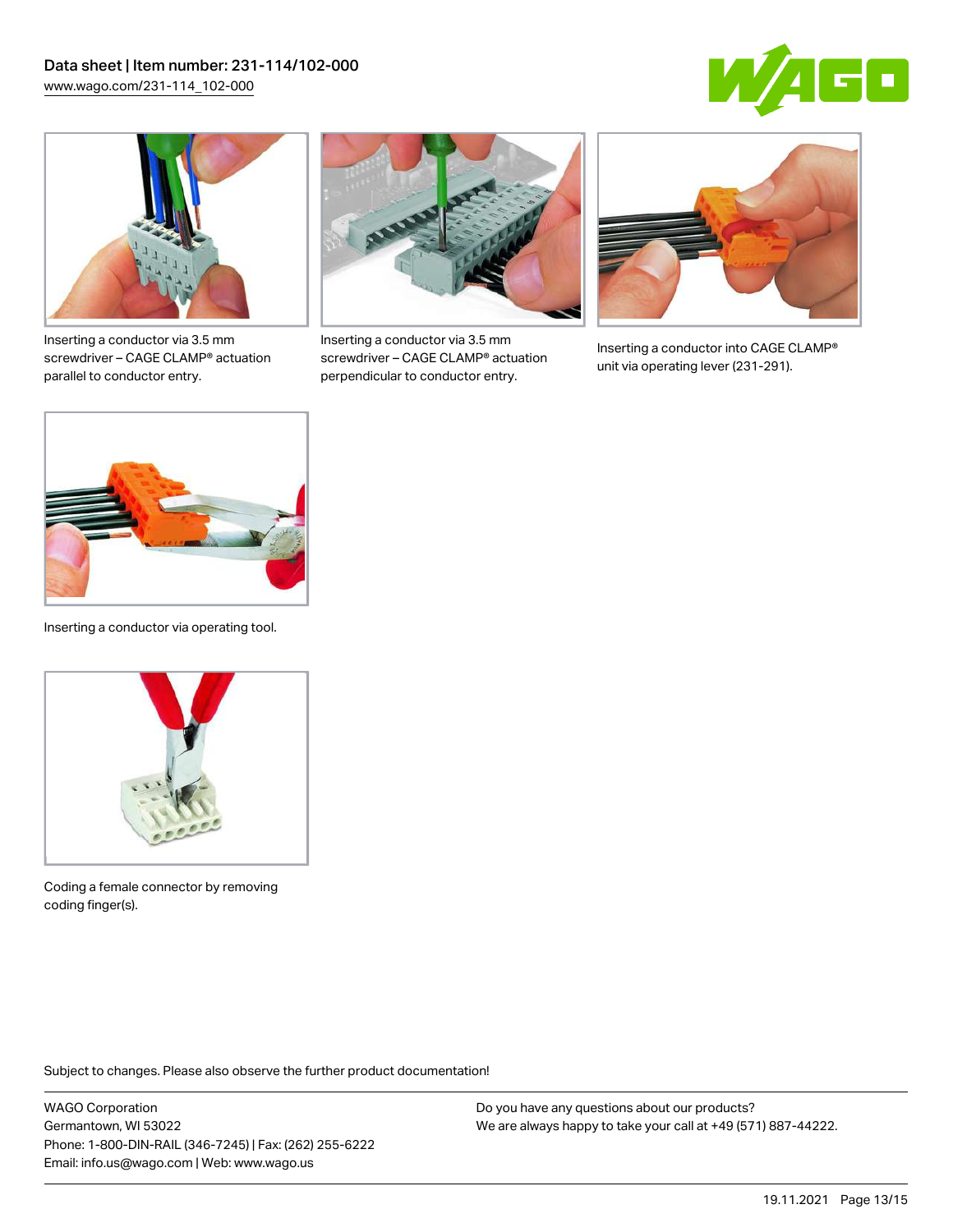



Testing – female connector with CAGE CLAMP®

Integrated test ports for testing perpendicular to conductor entry via 2 or 2.3 mm Ø test plug

Installation



Male connector with strain relief plate



Strain relief housing shown with a male connector equipped with CAGE CLAMP®



Labeling via direct marking or self-adhesive strips.

Subject to changes. Please also observe the further product documentation! Product family

WAGO Corporation Germantown, WI 53022 Phone: 1-800-DIN-RAIL (346-7245) | Fax: (262) 255-6222 Email: info.us@wago.com | Web: www.wago.us